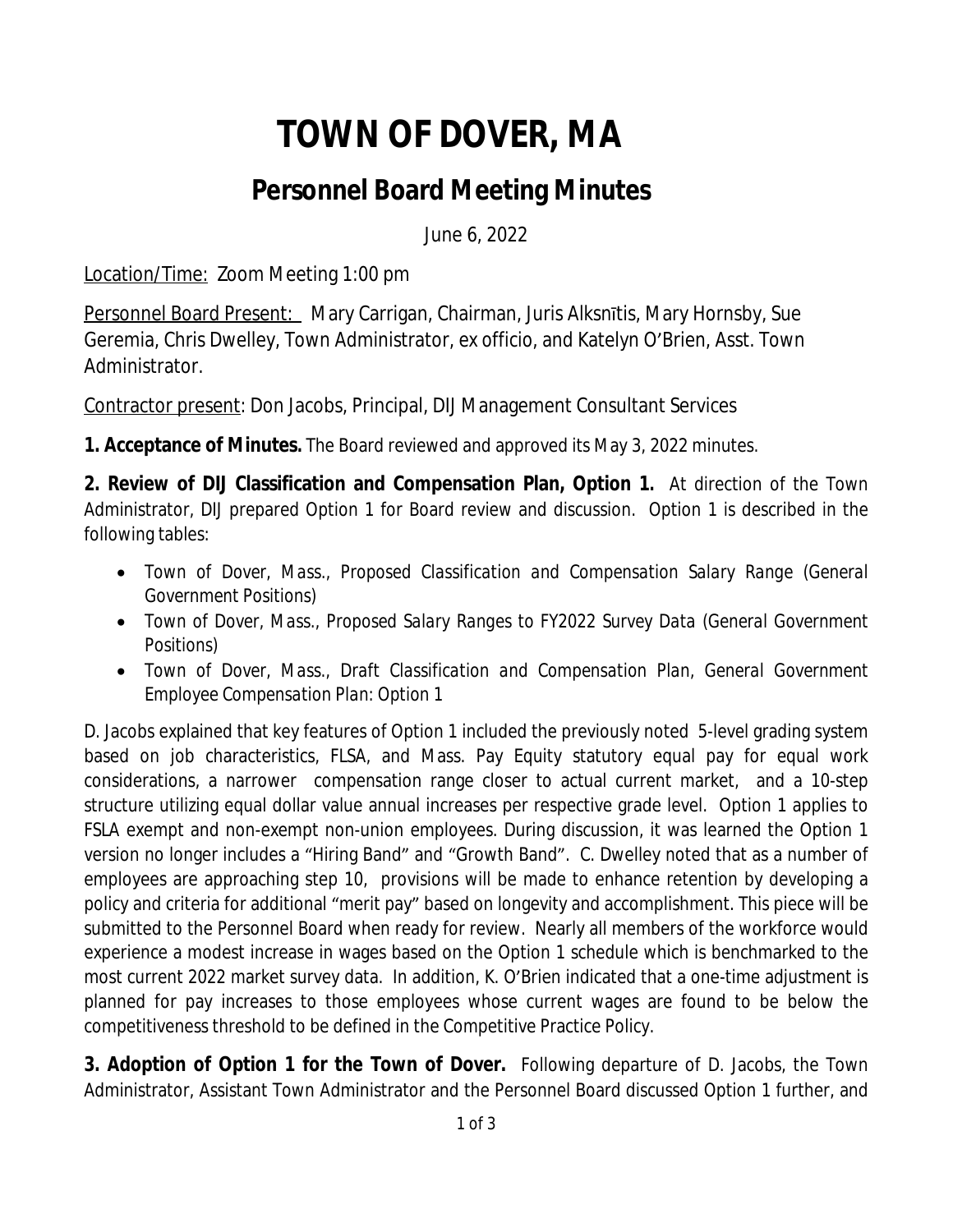whether it made sense to move in this direction for the Town. K. O'Brien's reach-out calls to other Mass. towns which may have considered similar plans did not receive any meaningful responses. The overall sense of the Board was that while not a "perfect" plan it had benefits for the workforce as well as for the Town. If adopted, and issues arise which need correction, these would need to be addressed along the way. The annual step calculations may need additional explanation inasmuch as the equal dollar amounts between steps vary from grade level to grade level, and also increase from step to step (not level) in grade 5. Good communication with the workforce and department managers before implementation will be key. The Board made the following decision:

• Consistent with Personnel By-Law 44-6C. and D. and Personnel Rules and Regulations, Section 3.1 Classification and Compensation Plan, a motion was made and seconded to approve the proposed Classification Plan and Compensation Plan, as reflected in the table titled *Town of Dover, Mass., Draft Classification and Compensation Plan, General Government Employee Compensation Plan: Option 1*.

VOTE: The Personnel Board voted unanimously to approve the motion.

The above vote does not apply to the rewritten job descriptions part of the Classification work, as these will be submitted to the Board for review and approval in the near future. Upon review, the Board may see situations potentially requiring adjustment with regard to proposed placement of a position within a particular Grade Level and reserves the opportunity to finalize as needed pursuant to Personnel Rules and Regulations , section 3.1-3a Wage and Salary Administration Regulations, para. 4.

It is anticipated that the Town Administrator/Assistant Town administrator will work with the Personnel Board to undertake such procedural steps as may be necessary to meet any applicable public meeting requirement under Personnel By-Law 44-7. The Town Administrator plans to make a presentation to the Board of Selectmen in the near future.

**4. Adoption of Competitive Practice Policy parameter.** The Personnel Board has historically sought to achieve equitable pay and a competitive level of compensation for the Town workforce. Applying a market based approach going forward, this would mean the average market benchmark rate applicable to a grade level located within a defined range. The Personnel Board and Town Administrator agree that a reasonable range would be plus or minus 10%. The Board made the following decision:

 A motion was made and seconded to adopt the parameter of +/- 10% in conjunction with the principle that a Town pay rate within this range is considered competitive when calculated from the market benchmark for each respective grade level. This applies to non-union governmental positions and employees.

VOTE: The Personnel Board voted unanimously to approve the motion.

A Competitive Practice Policy will need to be articulated, including the technical details and steps for calculation of applicable market benchmarks and calculation of the competitive range for rates of pay